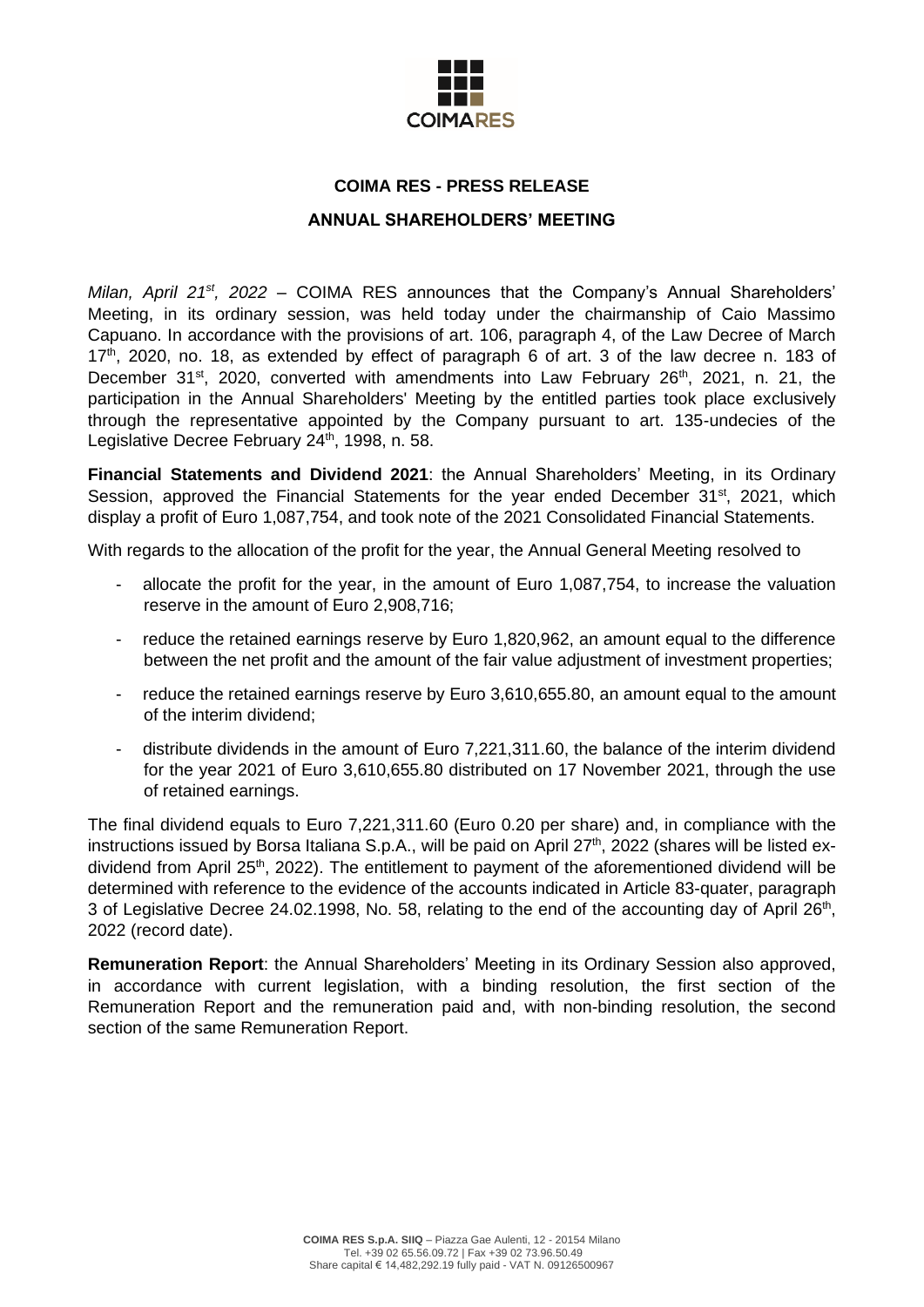

**Appointment of the Board of Directors**: the Annual Shareholders' Meeting, in its Ordinary Session, has confirmed in nine the number of the members of the Board of Directors and, on the basis of the only list presented by the shareholder COIMA SGR S.p.A., on behalf of shareholders Qatar Holding LLC, COIMA SGR S.p.A., COIMA REM S.r.l. and Manfredi Catella, members of the shareholders' agreement signed among them on November 26<sup>th</sup>, 2021, holding a total of 41.42% of the share capital (of which 41.14% of the share capital contributed to the agreement), appointed, for the financial year 2022 and, therefore, until the approval of the Financial Statements as at December 31<sup>st</sup>, 2022, the new Board of Directors in the persons of:

- Caio Massimo Capuano;
- Manfredi Catella;
- Feras Abdulaziz Al-Naama;
- Alessandra Stabilini;
- Olivier Elamine;
- Luciano Gabriel;
- Ariela Caglio;
- Antonella Centra; and
- Paola Bruno.

The majority of the Directors elected (6 out of 9) declared their independence. In particular, the Directors Olivier Elamine, Luciano Gabriel, Alessandra Stabilini, Ariela Caglio, Antonella Centra and Paola Bruno declared the possession of the independence requisites provided for by the law (art. 147-ter, paragraph 4, and article 148, paragraph 3, of Legislative Decree 58 of February 24<sup>th</sup>, 1998) and by the Corporate Governance Code.

The Annual Shareholders' Meeting in its Ordinary Session confirmed Caio Massimo Capuano as Chairman of the Board of Directors.

The curricula of the directors are available on the Company's website www.coimares.com in the Governance section. As of today, Manfredi Catella holds (directly and indirectly, through the companies COIMA SGR S.p.A. and COIMA REM S.r.l.) 506,869 shares of the Company while Luciano Gabriel holds 20,000 shares of the Company and Olivier Elamine holds 4,000 shares of the Company.

**Purchase and sale of own shares**: the Annual Shareholders' Meeting, in its Ordinary Session, subject to revocation of the previous authorisation approved on April 22<sup>nd</sup>, 2021, approved the authorisation to purchase, sell and dispose of own shares. Purchases may be made within the quantitative limits established by art. 2357 c.c. in one or more times for a period of 18 months from the approval of the Annual Shareholders' Meeting. Any purchases will be made using the operating methods indicated in the Shareholders' Meeting resolution.

The minutes of the Annual General Meeting will be made available to the public in the manner and within the timeframe provided for by the applicable legislation.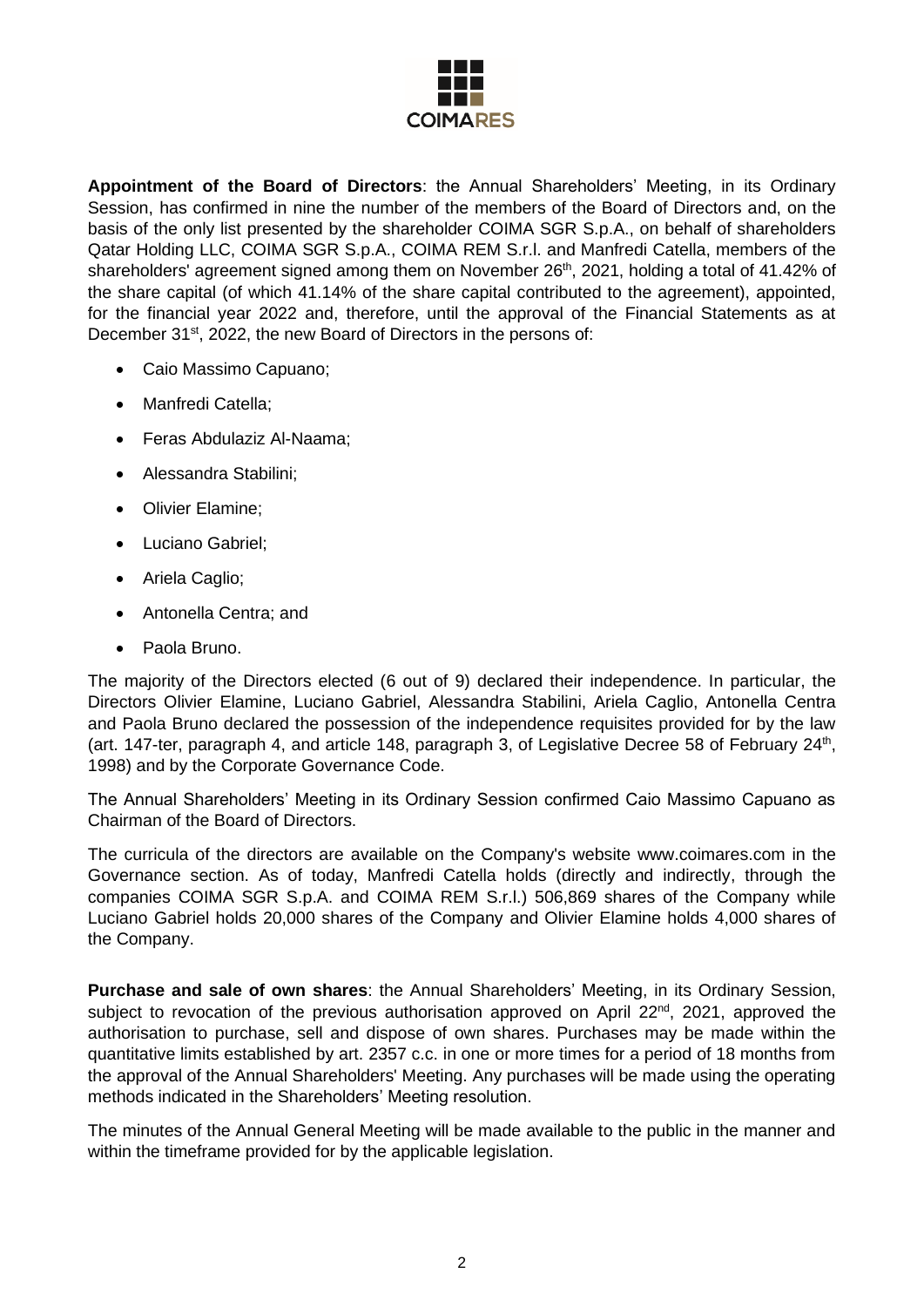

The manager in charge of preparing the corporate accounting documents Fulvio Di Gilio declares, pursuant to paragraph 2 of article 154 bis of Legislative Decree February 24<sup>th</sup>, 1998, n. 58, that the accounting information contained in this press release corresponds to the documentary results, books and accounting records.